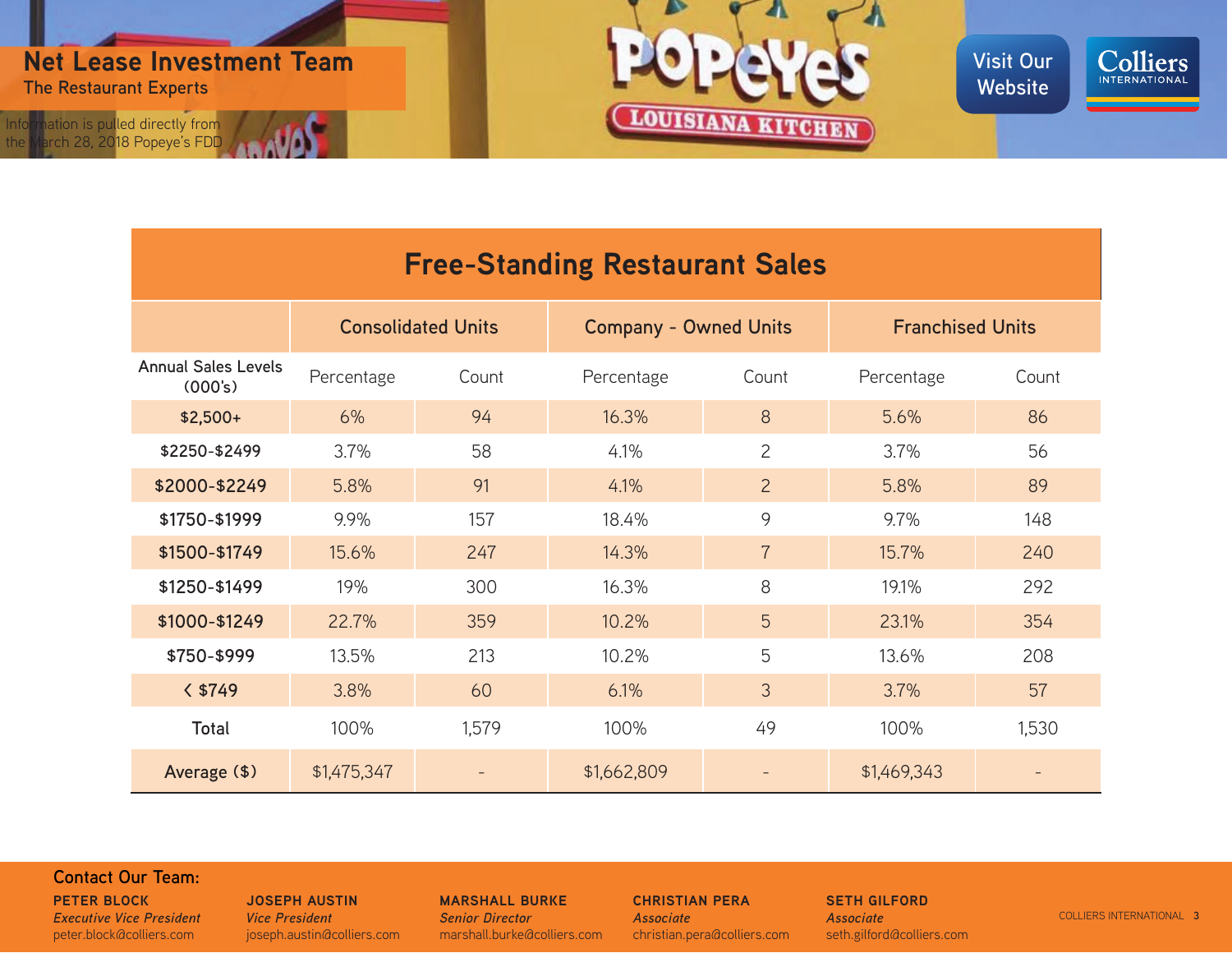

the March 28, 2018 Popeye's FDD





| <b>In-Line Restaurant Sales</b>       |                           |                |                              |                |                         |     |  |  |
|---------------------------------------|---------------------------|----------------|------------------------------|----------------|-------------------------|-----|--|--|
|                                       | <b>Consolidated Units</b> |                | <b>Company - Owned Units</b> |                | <b>Franchised Units</b> |     |  |  |
| <b>Annual Sales Levels</b><br>(000's) | 2.7%                      | $\overline{7}$ | 100.0%                       | $\overline{2}$ | 2.0%                    | 5   |  |  |
| $$2,500+$                             | 3.5%                      | 9              | 0.0%                         | $\overline{O}$ | 3.5%                    | 9   |  |  |
| \$2250-\$2499                         | 4.7%                      | 12             | 0.0%                         | $\overline{O}$ | 4.7%                    | 12  |  |  |
| \$2000-\$2249                         | 9.3%                      | 24             | 0.0%                         | $\overline{0}$ | 9.4%                    | 24  |  |  |
| \$1750-\$1999                         | 18.2%                     | 47             | 0.0%                         | 0              | 18.4%                   | 47  |  |  |
| \$1500-\$1749                         | 21.7%                     | 56             | 0.0%                         | $\overline{0}$ | 21.9%                   | 56  |  |  |
| \$1250-\$1499                         | 21.3%                     | 55             | 0.0%                         | 0              | 21.5%                   | 55  |  |  |
| \$1000-\$1249                         | 12.8%                     | 33             | 0.0%                         | $\Omega$       | 12.9%                   | 33  |  |  |
| \$750-\$999                           | 5.8%                      | 15             | 0.0%                         | 0              | 5.9%                    | 15  |  |  |
| $<$ \$749                             | 3.8%                      | 60             | 6.1%                         | 3              | 3.7%                    | 57  |  |  |
| Total                                 | 100.0%                    | 258            | 100.0%                       | $\overline{2}$ | 100.0%                  | 256 |  |  |
| Average (\$)                          | \$1,409,900               |                | \$2,590,043                  |                | \$1,400,681             |     |  |  |

# **Contact Our Team:**

**[PETER BLOCK](mailto:Peter.Block%40colliers.com?subject=On%20Market%20Reseach%20Questions)** *[Executive Vice President](mailto:Peter.Block%40colliers.com?subject=On%20Market%20Reseach%20Questions)* [peter.block@colliers.com](mailto:Peter.Block%40colliers.com?subject=On%20Market%20Reseach%20Questions)

#### **[JOSEPH AUSTIN](mailto:Joseph.austin%40colliers.com?subject=On%20market%20Research)** *[Vice President](mailto:Joseph.austin%40colliers.com?subject=On%20market%20Research)* [joseph.austin@colliers.com](mailto:Joseph.austin%40colliers.com?subject=On%20market%20Research)

**[MARSHALL BURKE](mailto:Marshall.burke%40colliers.com?subject=On%20Market%20Research)** *[Senior Director](mailto:Marshall.burke%40colliers.com?subject=On%20Market%20Research)* [marshall.burke@colliers.com](mailto:Marshall.burke%40colliers.com?subject=On%20Market%20Research) **[CHRISTIAN PERA](mailto:Christian.Pera%40colliers.com?subject=On%20Market%20Research)** *[Associate](mailto:Christian.Pera%40colliers.com?subject=On%20Market%20Research)* [christian.pera@colliers.com](mailto:Christian.Pera%40colliers.com?subject=On%20Market%20Research)

**[SETH GILFORD](mailto:Seth.Gilford%40colliers.com?subject=On%20Market%20research)** *[Associate](mailto:Seth.Gilford%40colliers.com?subject=On%20Market%20research)* [seth.gilford@colliers.com](mailto:Seth.Gilford%40colliers.com?subject=On%20Market%20research)

COLLIERS INTERNATIONAL **4**